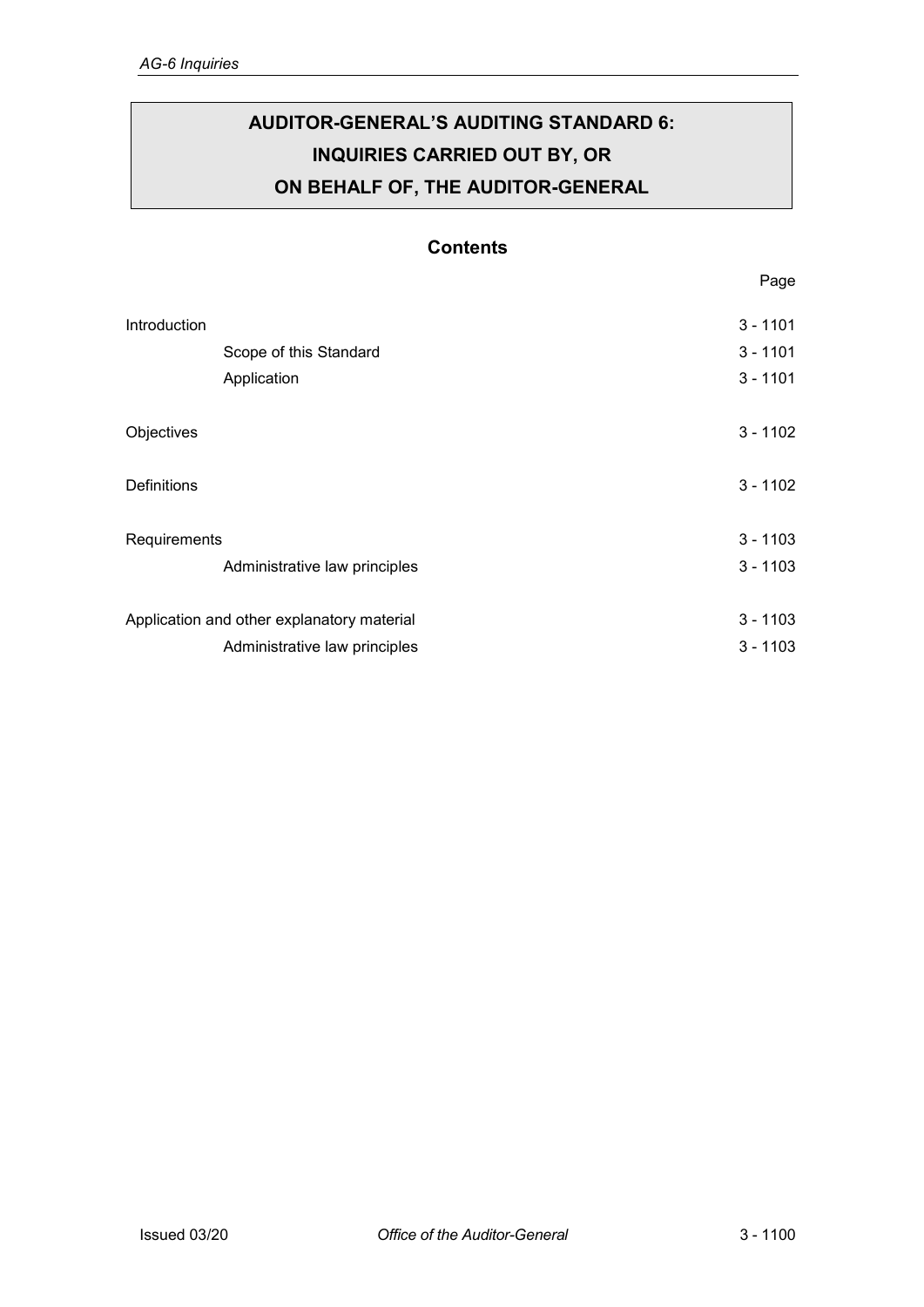# <span id="page-1-0"></span>**Introduction**

#### <span id="page-1-1"></span>**Scope of this Standard**

1. This Auditor-General's Auditing Standard establishes the standards the Auditor-General applies to the conduct of inquiries under section 18 of the Public Audit Act 2001.

#### <span id="page-1-2"></span>**Application**

- 2. Compliance with this Standard is mandatory for the Auditor-General, the Deputy Auditor-General, their staff, and, where applicable, individuals and/or entities that are contracted to assist in the conduct of an inquiry.
- 3. Inquiries shall be carried out with regard to:
	- (a) the Auditor-General's Statement on Professional and Ethical Standard 1 Revised: *Code of ethics for assurance practitioners* (AG PES 1); and
	- (b) the Auditor-General's Statement on Professional and Ethical Standard 3: *Quality control* (Amended) (AG PES 3 (Amended)).
- 4. The specific requirements and guidance in this Statement should be considered as additions to any professional standards that may be determined by any professional body for which the Auditor-General, the Deputy Auditor-General, their staff, and, where applicable, individuals and/or entities that are contracted to assist in the conduct of an inquiry may be members.
- 5. The Auditor-General, the Deputy Auditor-General, their staff, and, where applicable, individuals and/or entities that are contracted to assist in the conduct of an inquiry may also need to comply with an ethical code (or equivalent) that applies to them because they are members of a profession or occupational group other than Chartered Accountants Australia and New Zealand. Where a conflict arises, or may arise, because of a conflict between the Auditor-General's Statements in paragraph 3 and any other ethical code (or equivalent) that is required to be complied with, then the actual or perceived conflict should be raised with the individual ultimately responsible for the inquiry with a view to resolving the conflict.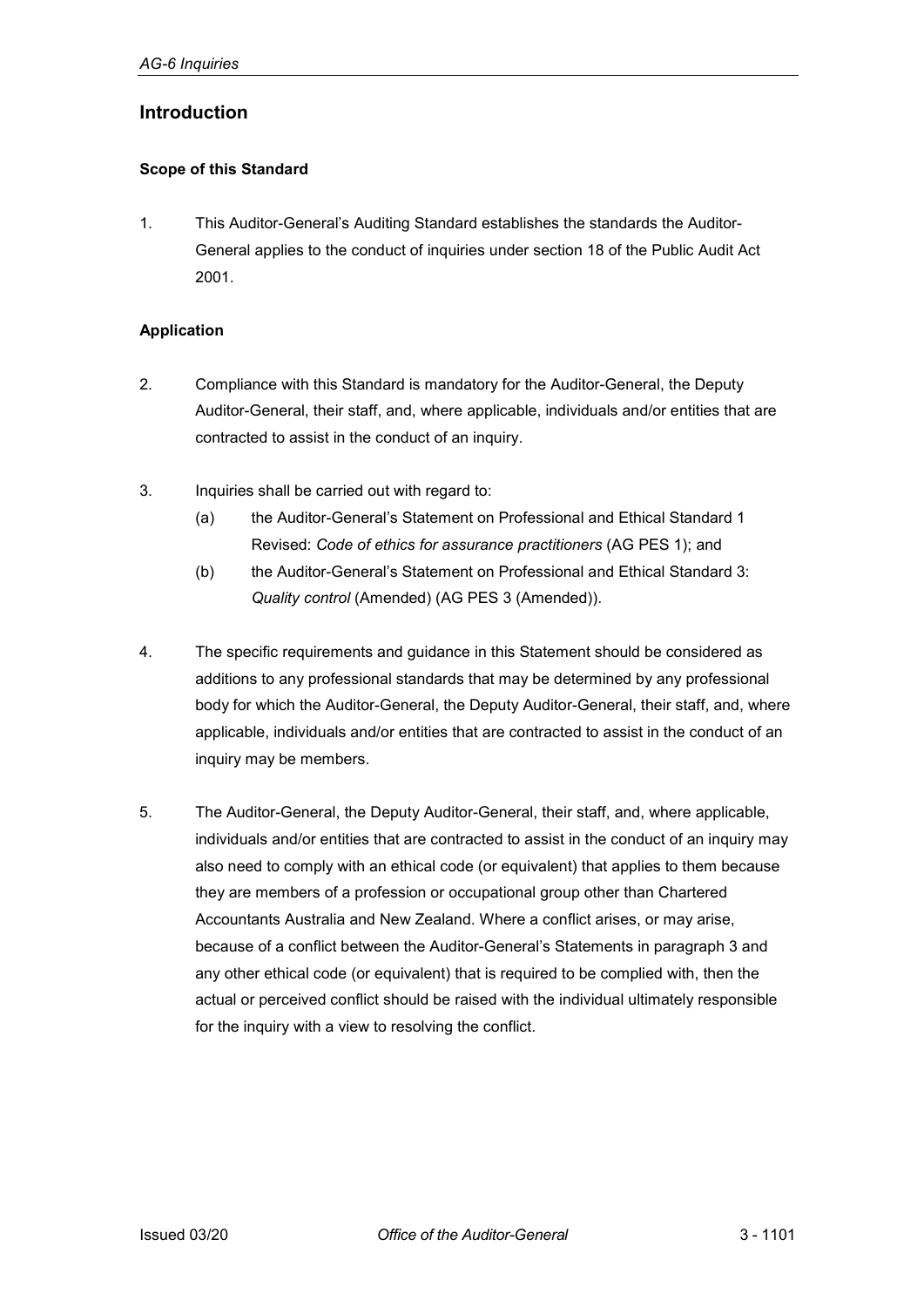

The relationship between this Standard and the statements referred to above is depicted as follows:

6. This Standard applies to all inquiries commenced on or after 1 April 2017.

# <span id="page-2-0"></span>**Objectives**

- 7. The objectives of an inquiry are to:
	- (a) investigate a matter that is the subject of an inquiry as fully as necessary to form conclusions on the matters raised or on appropriate next steps;
	- (b) form conclusions based on the evidence;
	- (c) ensure that the inquiry is carried out in accordance with administrative law principles and, in particular, that any person who may be adversely affected by the inquiry's conclusions is treated fairly; and
	- (d) where appropriate, clearly communicate any findings, conclusions, or recommendations.

# <span id="page-2-1"></span>**Definitions**

- 8. For the purpose of this Auditor-General's Auditing Standard, the defined terms have the meanings attributed:
	- (a) in the Glossary of Terms issued by the New Zealand Auditing and Assurance Standards Board (the NZAuASB glossary) of the External Reporting Board (although, where a term with a specific meaning in the New Zealand public sector differs from the NZAuASB glossary, the New Zealand public sector definition shall prevail);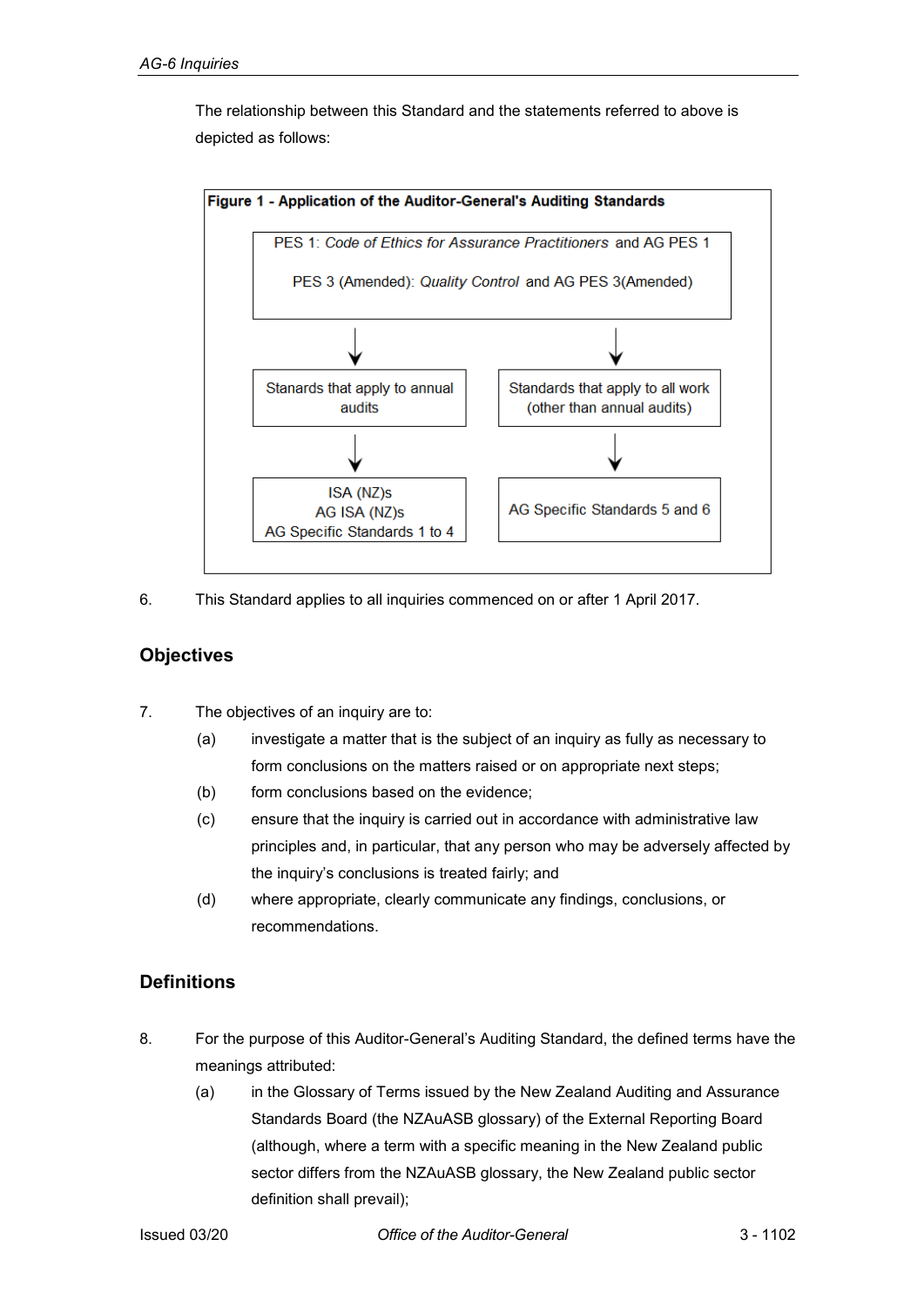- (b) in the Auditor-General's Glossary of Terms; and
- (c) in the following term:

Inquiry team means any staff of the Auditor-General assisting in the conduct of an inquiry and any individuals and/or entities that are contracted to assist.

# <span id="page-3-0"></span>**Requirements**

#### <span id="page-3-1"></span>**Administrative law principles**

- 9. Inquiries shall be carried out in accordance with the principles of administrative law, including:
	- (a) legality (ref: para. A1-A10);
	- (b) fairness (ref: para. A11-A19); and
	- (c) reasonableness (ref: para. A20-A21).
- 10. In order to meet the principles of administrative law, the inquiry team shall do what is fair and reasonable in the particular circumstances to ensure that:

\*\*\*

- (a) the conclusions arising from inquiry work are well founded; and
- (b) the rights of those criticised are properly protected.

# <span id="page-3-2"></span>**Application and other explanatory material**

## <span id="page-3-3"></span>**Administrative law principles** (ref: para. 9)

## *Legality*

- A1. The Auditor-General has several distinct obligations under the principle of legality to ensure that:
	- all inquiries are carried out within the Auditor-General's *authority*;
	- all reasonable steps are taken to ensure that inquiry work is free of any *legal or factual errors*;
	- all reasonable steps are taken to ensure that all *relevant and no irrelevant matters* are considered as part of the inquiry work; and
	- all reasonable steps are taken to consider the individual facts covered by the inquiry.
- A2. All work on inquiries should be carried out with the appropriate *authority* and should be within the scope of the Auditor-General's statutory functions. The inquiry must relate to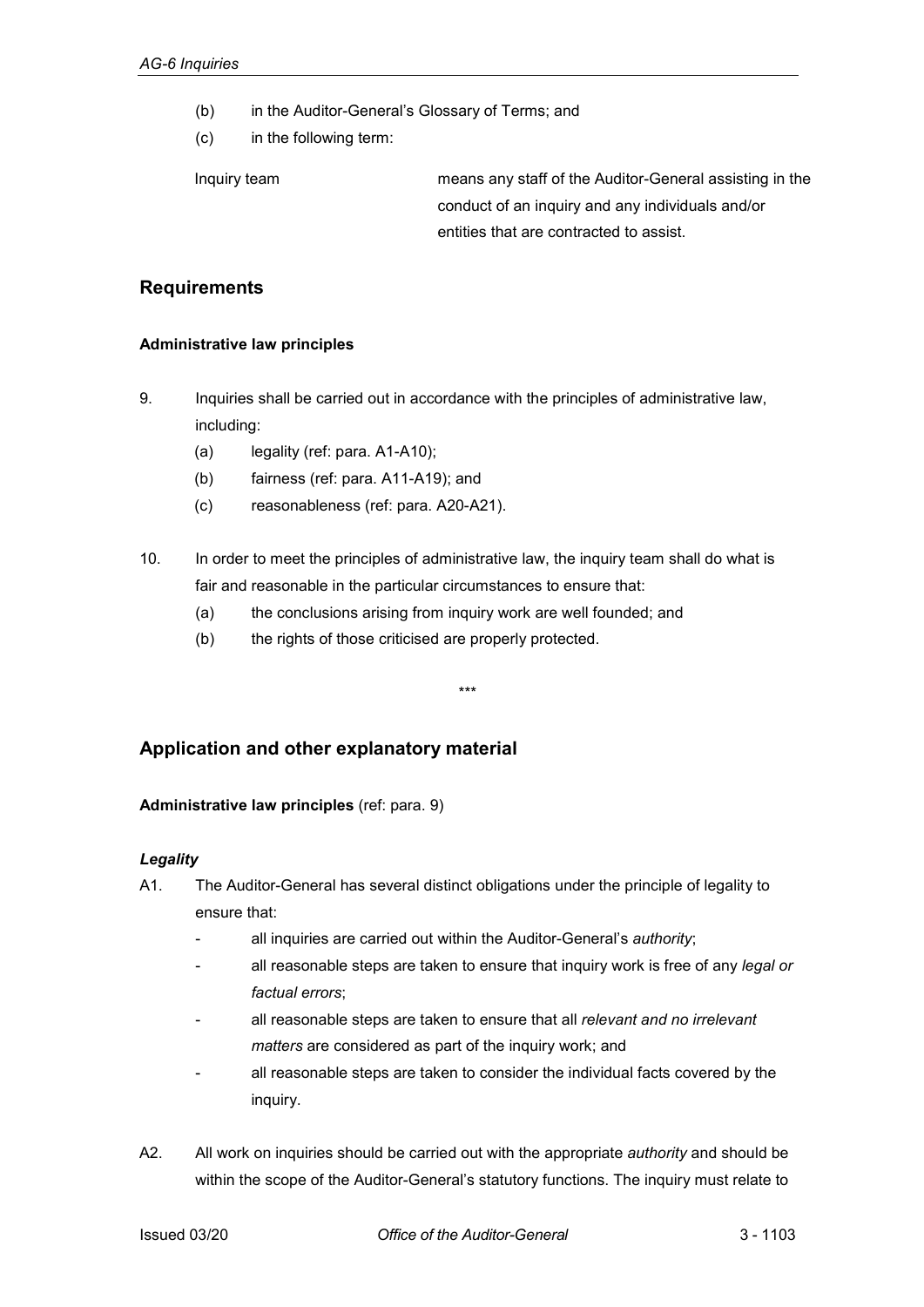a public entity, and the issues should be within the terms of section 18 of the Public Audit Act 2001.

- A3. Section 18 of the Public Audit Act 2001 states:
	- *(1) The Auditor-General may inquire, either on request or on the Auditor-General's own initiative, into any matter concerning a public entity's use of its resources.*
	- *(2) Subsection (1) does not apply to the Reserve Bank of New Zealand or any registered bank (as defined in [section 2\(1\)](http://www.legislation.govt.nz/act/public/2001/0010/latest/link.aspx?id=DLM199370#DLM199370) of the Reserve Bank of New Zealand Act 1989).*
	- *(3) If subsection (1) applies and there is an applicable government or local authority policy to which the public entity is required to adhere, the inquiry is to be limited to the extent to which the public entity is using its resources in a manner consistent with that policy.*
- A4. If a person is taking formal responsibility for an inquiry, they should also have an appropriate delegation from the Auditor-General.
- A5. Any use of the coercive powers in the Public Audit Act 2001, such as the power to require information to be produced or the power to take evidence, should be for a proper purpose. The powers can be exercised only by a person with delegated authority to do so and are limited to gathering information that may be relevant to a lawful inquiry.
- A6. If the inquiry decisions are based on *legal or factual errors*, they may be found to be unlawful because they involve an improper use of their powers. All those working on an inquiry should therefore take all reasonable steps to ensure that their work is free of any legal or factual errors.
- A7. Depending on the nature of the issues and evidence in the particular inquiry, appropriate steps that the inquiry team might take include:
	- documenting and filing all evidence gathered, including full notes of all interviews and discussions;
	- setting out any conflicting evidence on matters of fact in the final report;
	- checking that the final report accurately reflects the evidence;
	- obtaining legal advice on any substantive legal issues, particularly if there is any debate or conflict with or between parties on what the relevant law means; and/or
	- confirming the report's factual accuracy by consulting those who are affected by the report.
- Issued 03/20 *Office of the Auditor-General* 3 1104 A8. When forming judgements or making decisions, the inquiry team should be clear about the considerations that are being taken into account. They should ensure that, so far as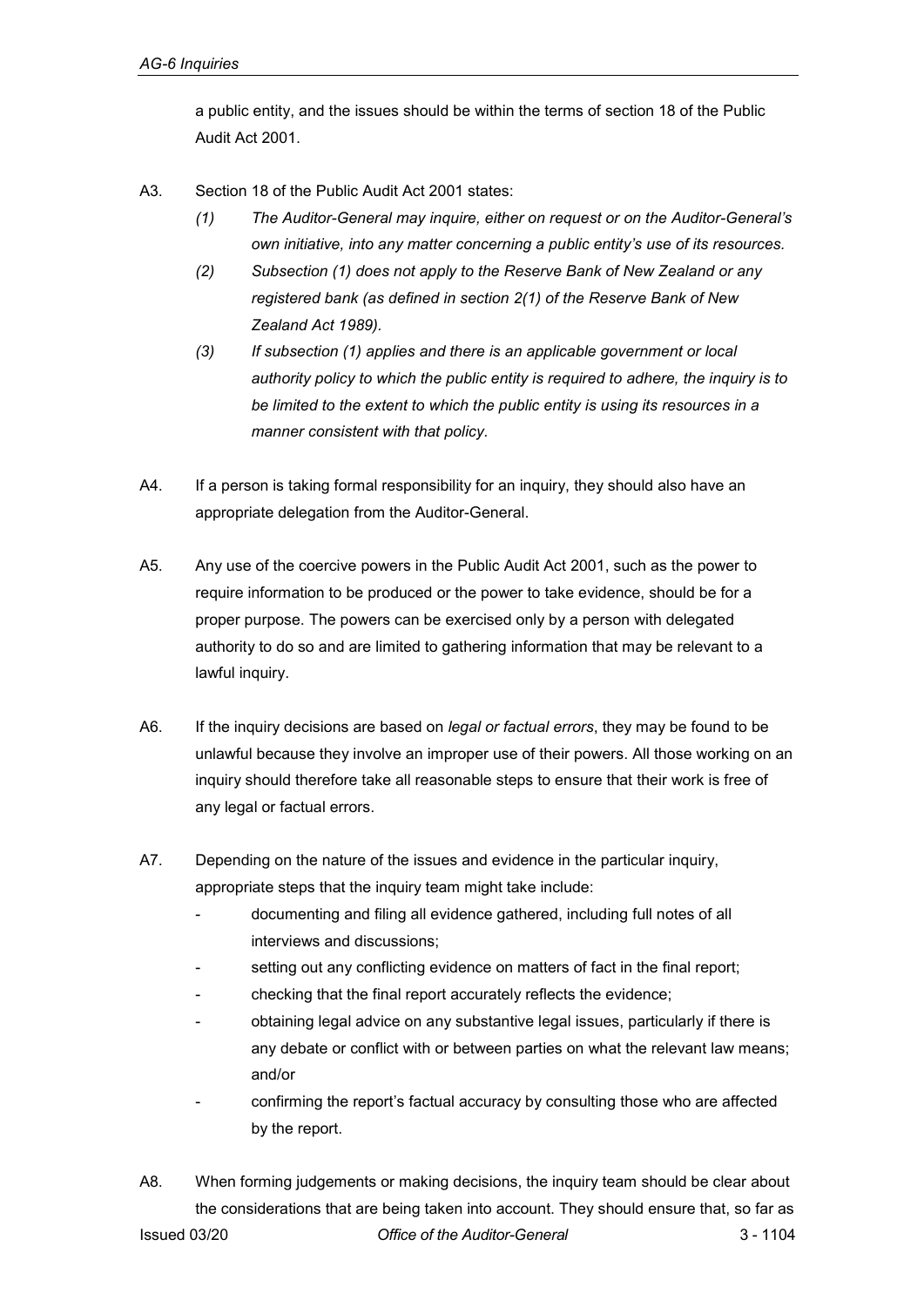possible within the scope of the inquiry, they have considered all *relevant matters*. This means that, when gathering evidence, they should cast their net wide. The inquiry team should also look beyond the particular issues to ensure that they understand the broader context and background to the issues. Taking a narrow view of any terms of reference or the scope of the work can create risk. The inquiry team should periodically give specific thought to whether there is anything else they could or should be thinking about.

- A9. Equally, the inquiry team should make sure that they are not being swayed by considerations that are irrelevant. Risks here might include previous interactions with the individuals or entities involved in other capacities or the political context. If the inquiry team is taking account of previous work in other contexts, they should be able to explain why it is relevant and make explicit that it is a factor.
- A10. When applying any expectations, policies, or standards to the matters being assessed, the inquiry team should always consider the facts of the particular matter and whether it is right to apply the policy to these circumstances. *Rigid application of a pre-determined policy* can make a decision unlawful. The normal audit approach of establishing benchmarks at the outset and applying them to the facts once they are gathered must therefore be applied with caution. Similar caution is needed when applying precedents. Although consistency is important, the inquiry team must always look for the right answer on the particular facts.

## *Fairness*

- A11. The Auditor-General has several distinct obligations under the principle of fairness to ensure that:
	- due consideration is made to ensure that inquiries are carried out without *bias*;
	- proper procedures are carried out to ensure that any person or entity who may be criticised is treated fairly in accordance with *natural justice*;
	- *there is clear communication* about the processes that will be used to carry out an inquiry; and
	- adequate checks are made to ensure that the process or content of the inquiry is *substantively fair*.
- A12. The legal test for *bias* is whether a reasonable observer who is aware of all the circumstances would think that the impartiality of the decision-maker might be affected. This might arise because of financial interests in the issue or entity, or personal connections with those involved.
- Issued 03/20 *Office of the Auditor-General* 3 1105 A13. The systems for managing independence in all of the Auditor-General's work are sufficient to manage this risk. When staff are being assigned to particular pieces of inquiry work, the individual and their manager will consider whether there might be any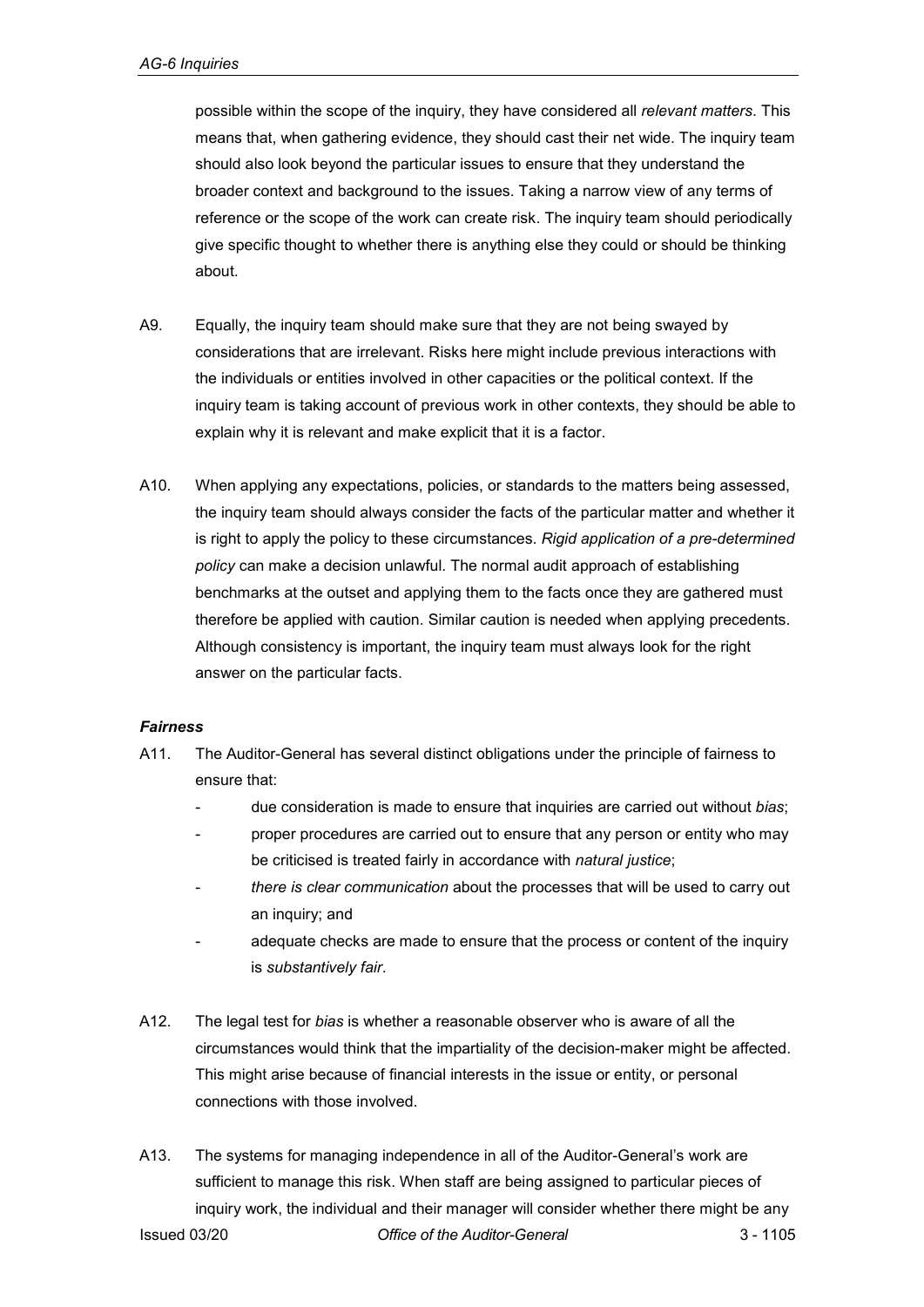potential independence issue. Information recording any conflicts of interest and mitigation actions, which is routinely recorded for every staff member, provides a starting point, but specific consideration also needs to be given before the start of the inquiry as to whether any other matters need to be considered.

- A14. Pre-determination is the other aspect of *bias* that should be considered. All those involved in an inquiry should be able to consider the issues with an open mind.
- A15. *Natural justice* obligations apply whenever it is proposed by the inquiry team to include a criticism in a final report or where the inquiry team's decision could in some other way be regarded as having an adverse effect on someone. These are procedural obligations to ensure that the person or entity who may be criticised is treated fairly. The detail of what steps are required to achieve a fair process in each case will vary depending on the nature of the issues and the person's interest in them. Strong criticisms that will have a major effect will probably need to be accompanied by greater procedural protections than lesser matters.
- A16. The main elements for according natural justice to those affected are:
	- letting those affected know that the inquiry may result in an adverse comment and showing them the comment before the report is finalised;
	- disclosing the basis for the proposed comment (usually, this will be explained in the draft report) and, if necessary, any material being relied on to reach the conclusions;
	- giving a reasonable opportunity for the affected person to respond, including sufficient time and information, and the ability to involve a legal representative; and
	- carefully considering the response with an open mind.
- A17. These steps are built into the standard inquiry processes. However, in each case, the inquiry team should specifically consider whether fewer or more steps are required to achieve a fair process. For example, the Public Audit Act 2001 gives the Auditor-General the ability to meet the costs of legal representation for a person giving evidence in appropriate cases.
- A18. The inquiry team should be careful to ensure that they are clear to all those involved about the process being followed in the particular case. If the process is unclear, there is a risk that a person may have *legitimate expectations* about what will happen based on past practice, general statements about the process, or some other comments that may have been made at an earlier time. If those expectations are legitimate and they are not met, then the inquiry process could be found to be unfair.